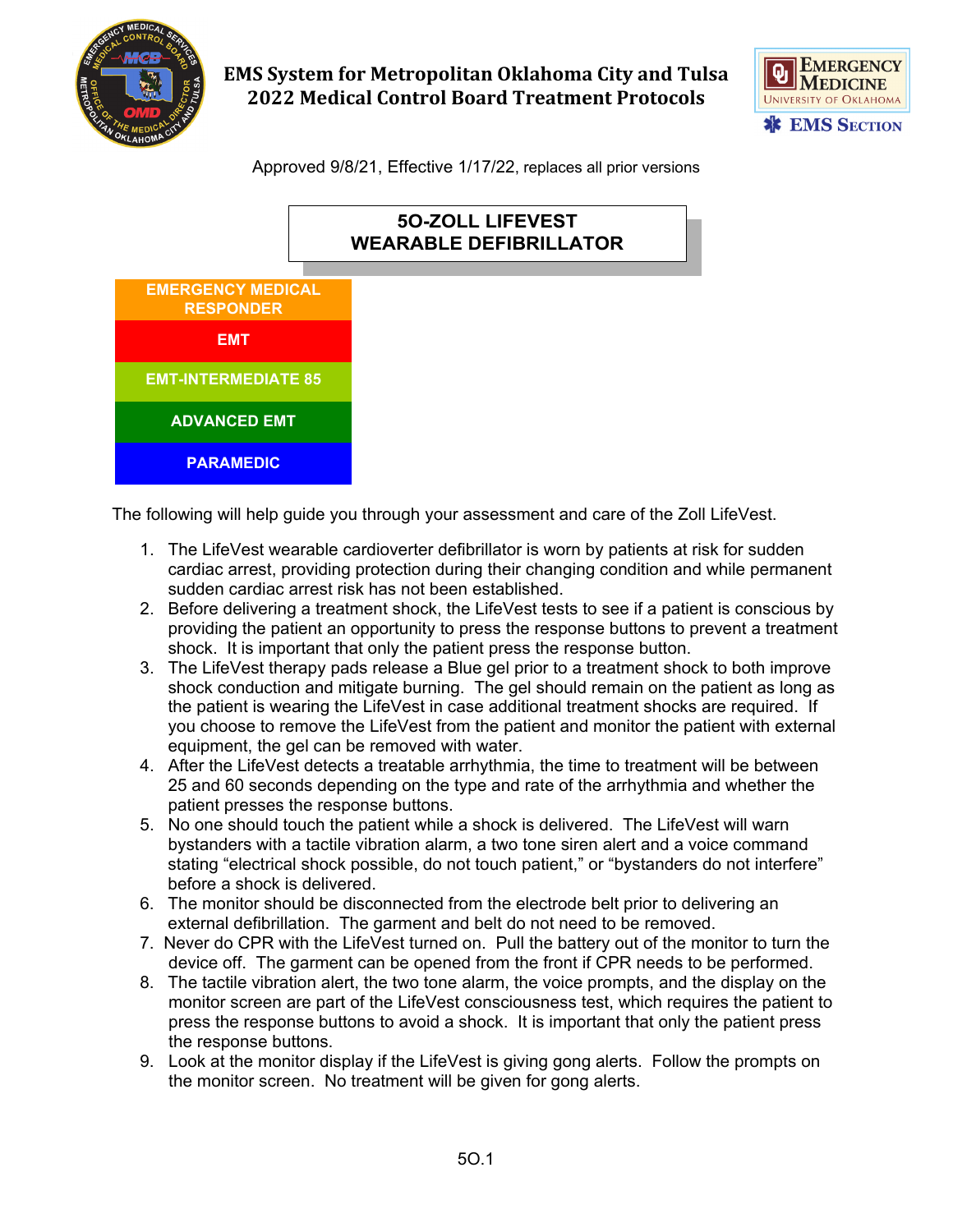

## **EMS System for Metropolitan Oklahoma City and Tulsa 2022 Medical Control Board Treatment Protocols**



Approved 9/8/21, Effective 1/17/22, replaces all prior versions

#### **Protocol 5O: Zoll Lifevest Wearable Defibrillator – Cont.**

- 10. The patient should always bring the LifeVest system, the wireless modem / battery charger, and the extra external battery to the hospital. This will allow the patient to download any stored event data from the monitor and change the battery as required.
- 11. If the LifeVest needs to be turned off, remove the battery from the end of the black monitor. Removing the battery will shut the system off. To turn the system back on, put the battery back in and press the response button to activate device.
- 12. It is best to leave a patient in their LifeVest if at all possible. Do not remove the LifeVest unless absolutely necessary.
- 13. This device is a patient belonging and should be treated as a patient valuable. It is a rented durable medical equipment item that must be returned to Zoll and the patient is held liable for missing components. Please keep components in a personal belonging bag and make sure the equipment is kept with the patient or a family member.

Contact Zoll LifeVest to report where the patient was transported and if the patient had alarms or was defibrillated.

1-800-543-3267